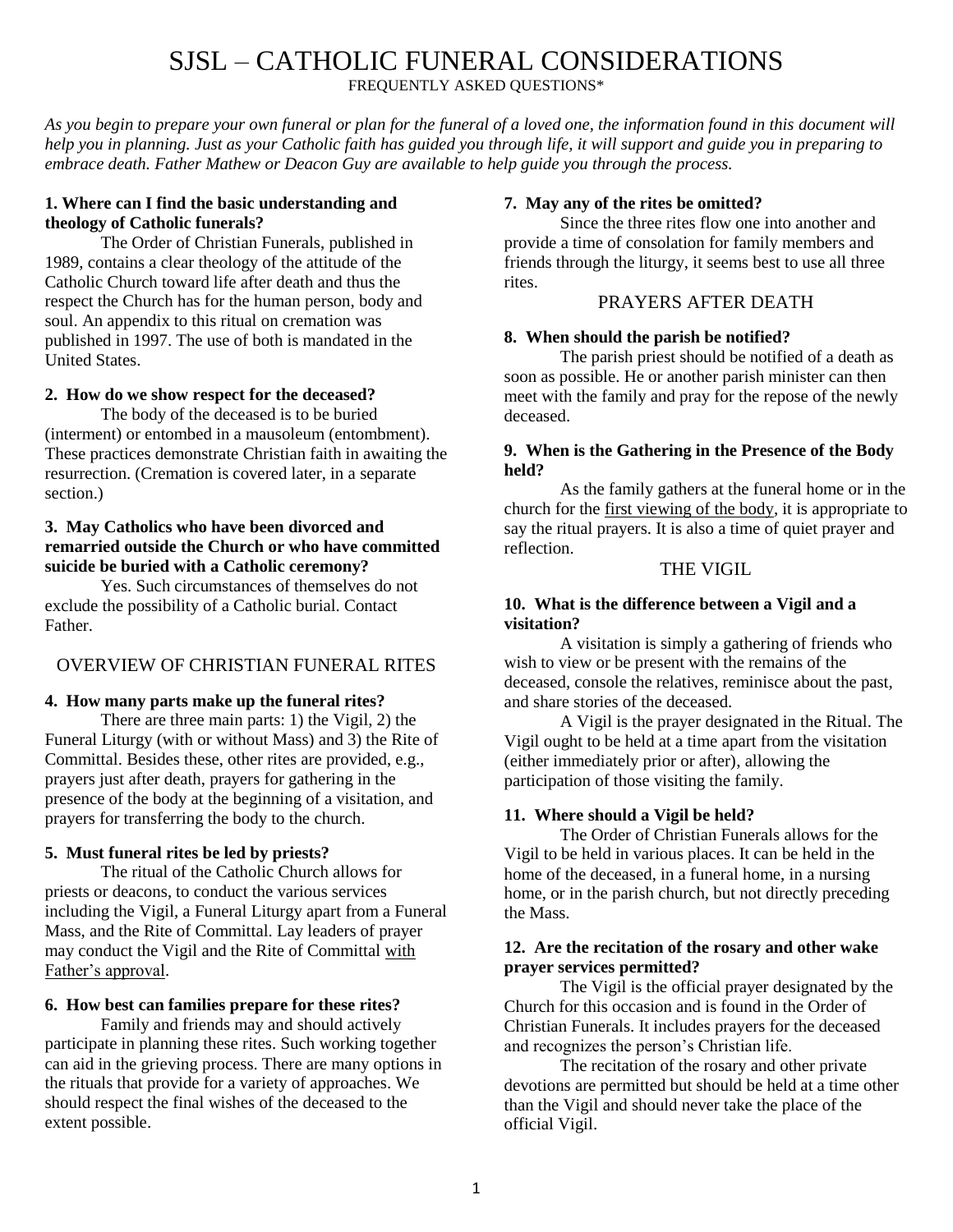## **13. What opportunities are present to share memories?**

The visitation and/or following committal are appropriate times for family and friends to share stories and remembrances of the deceased.

## THE FUNERAL LITURGY

#### **14. When may Funeral Masses be celebrated?**

Generally, Funeral Masses are celebrated on weekdays, at a time when most people can attend. The Funeral Mass may be celebrated on any day except Sundays, Holy Days, and the Easter Triduum (Holy Thursday, Good Friday, and Holy Saturday). Sunday evening is often considered an anticipation of Monday, and thus a Funeral Mass can be permitted by the individual pastor at that time. On days when a Funeral Mass is not permitted, the body may be brought to the church for a prayer service. At a suitable time later, a memorial Mass may be celebrated. It is important for families to contact Father about the time of a funeral Mass before completing these arrangements with funeral directors for publication.

#### **15. Where should the Funeral Mass be held?**

The preferred site for a Funeral Mass is a parish church. The use of chapels and oratories is not permitted for the Funeral Mass. An exception can be made for Catholic nursing homes that have a permanent chapel if the deceased had been a longtime resident there. The pastor of the home parish must be informed of these plans.

## **16. Which church is most appropriate for a Funeral Mass?**

The home parish church of the deceased is the most appropriate church for the Funeral Mass because the parish has the obligation to care for its members. However, in certain circumstances it is possible to celebrate the Mass at the home parish of relatives. The pastor of the deceased must be informed of these plans.

#### **17. Can non-Catholics be pallbearers at a Catholic funeral?**

Yes, provided those chosen are of good repute.

## **18. What kind of music is appropriate for a Funeral Mass?**

The whole congregation should be able to participate in the music chosen. Solos are out of place. The Lord's Prayer should never be sung as a solo. Secular music (e.g., "When Irish Eyes Are Smiling", "Ol' Man River," "I did it my way," and the like) is not appropriate.

## **19. May a Funeral Mass be ill-advised in some circumstances?**

Only by way of exception should a Funeral Liturgy, distinct from the Mass, be used for a deceased baptized Catholic. Such situations might be the funeral of a person who never or rarely participated in the life of the Church or who had publicly repudiated Catholicism. In these instances, it is more advisable to celebrate an appropriate liturgy in a funeral home. On the other hand, non-practicing family members should not discourage a Funeral Mass in the parish church for family members who were practicing Catholics simply because of their own rejection or non-involvement in the Church.

## **20. How does a homily differ from a eulogy?**

A homily breaks open the readings from Sacred Scripture that had been proclaimed, while a eulogy ("to speak well of someone") praises the deceased. The homily takes its theme from the biblical readings and speaks in general of the Catholic belief in the Resurrection, life after death, and the qualities of Christian living. The virtues of the deceased can be cited as examples. A homily is appropriate at the Vigil or the Funeral Mass. A eulogy is more appropriate when spoken at the funeral home during the visitation or at a family gathering after the Rite of Committal.

#### **21. What is appropriate to use in a family's "remarks of remembrance"?**

On rare occasions, "Remarks of remembrance" can be inserted at the end of the Mass before the prayers of Commendation. Only one relative or friend should speak. These remarks are not to be a eulogy but, rather, a brief word of thanksgiving for the life of the deceased. These remarks are optional and Father should make the final determination on their use. If done, the remarks should be concise, written out beforehand and reviewed with Father.

# THE RITE OF COMMITTAL

## **22. What is the Rite of Committal?**

After the Funeral Mass or Funeral Service without Mass, the body is taken to the cemetery for burial. The Rite of Committal, or final farewell, is prayed at that time.

## **23. Where should the Rite of Committal take place?**

Ordinarily, the Rite of Committal takes place at the graveside. Often inclement weather determines where the Rite of Committal takes place. If done in a cemetery chapel, the final leave-taking should not seem to be hurried. The prayers of committal recognize that the place of interment or entombment has been transformed by means of Christ's death and resurrection.